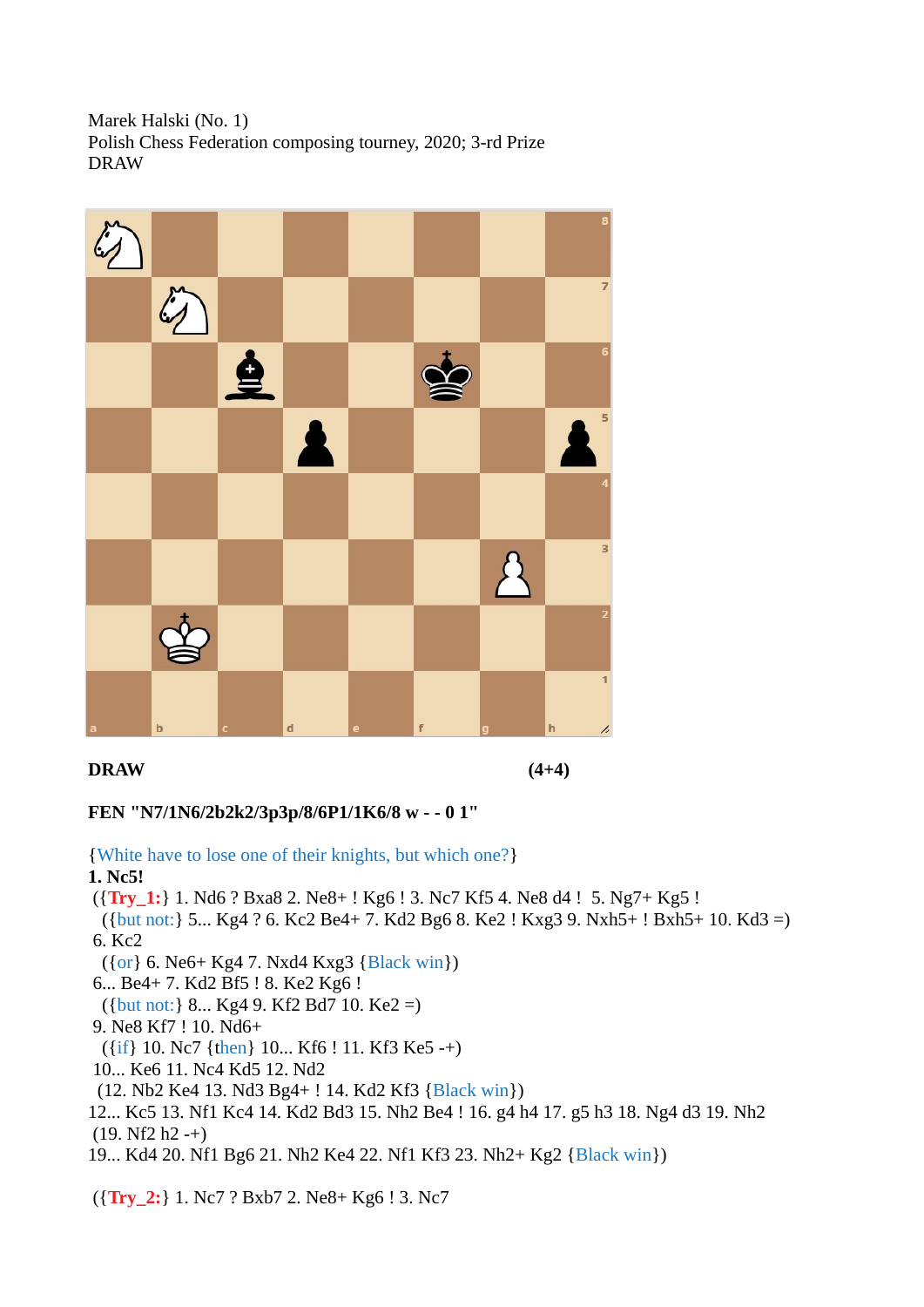({or} 3. Kc3 Bc6 4. Nc7 Kf5 5. Kd4 Kg4 6. Kc5 Kxg3 7. Kxc6 h4 8. Nxd5 Kf3 9. Nc3 h3 -+) 3... Kf5 4. Ne8 d4 ! 5. Ng7+ Kg5 ! 6. Kc2 Be4+ ! 7. Kd2 Bf5 ! 8. Ke2 Kg6 ! {etc as in Try\_1 - Black win} )

 ({After:} 1. Na5 ? Bxa8 2. Nb3 Kg5 3. Nd4 Kg4 ! 4. Ne2 Kf3 {Black win}) ({After:} 1. Nd8 ? Bxa8 2. Kc3 Ke7 {Black win}) ({After:} 1. Nb6 ? Bxb7 2. Nd7+ Kf5 3. Nc5 Kg4 4. Nxb7 Kxg3 5. Nc5 h4 {Black win}) **1... Bxa8** ( {Accepting one of White knights is necessary if Black want to win:} 1... Kf5 2. Nc7 Kg4 3. N7e6  $Kxg3 4. Nd4 =$ **2. Nd3 Kf5 3. Nf2** {denying Black king access to e4 & g4} **3... Ke5 4. Kc3 !** ({but not} 4. Kc2? Kd4! 5. Kd2 Bb7 6. g4 h4! 7. g5 Ke5! 8. Ng4+ Kf5 {Black win} ) **4... Bc6 5. Kd3 Bd7 !**  $({\{If\} 5... Bb5+ {\{then\} 6. Ke3! Bf1! 7. Kd2 \{etc as in the main solution\}})$ **6. Ke3 !** ({But not} 6. Kc3 ? Bf5 7. Kd2 Kd4 ! 8. Nd1 Bd7 9. Nc3 Bc6 10. Nd1 Ke4 {thr. 11... Kf3} 11. Ke2

Bb5+ 12. Kf2 d4 -+)

## **6... Bf5 !**

 ({or} 6... Bb5 7. Nh3 ! d4+ 8. Kd2 ! Ke4 9. Ng5+ ! Kf5 10. Nf3 ! Ke4 11. Ng5+ {pos. draw}) **7. Nh1 !!**

 ({But not} 7. Nd1 ? d4+ ! {here this move is effective because White king cannot go to e2/f3 squares due to  $Bg4+$  8. Kf2 Ke4 9. Nb2 Bg4 10. Nc4 Kd3 {and Black win })

 ({Bad is also:} 7. Kd2 ? {due to} 7... Kd4 ! 8. Nd1 Bd7 9. Nc3 Bc6 10. Ne2+ Ke4 11. Ng1 Bb5 -+) **7... Bh3**

 ({or} 7... d4+ 8. Ke2 ! Bg4+ 9. Kd3 Bf5+ (9... Bf3 10. Nf2 ! =) 10. Ke2 d3+ 11. Ke3 Kd5 12. Nf2 Kc4 13. Kf4 Bg4 14. Ke3 {and Black cannot improve their position - draw})

 $({\{ \text{if} \} 7... Be4 \{ \text{then} \} 8. Nf2 Bf5 9. Nh1 \{ \text{with repetition} \})$ 

## **8. Nf2 !**

 ({But not:} 8. Kd3 ? Bf1+ ! 9. Ke3 d4+ ! 10. Kf3 Bc4 11. Nf2 Bb5 12. Nd1 Bd7 13. Nb2 Bg4+ 14. Kf2 Ke4 -+)

## **8... Bf1**

 $({or} 8... Bf5 9. Nh1 {with repetition}) (8... Bd7/Bg2 9. Nd3+ =)$ 

## **9. Kd2 !**

 ({other moves lose due to 9...d4, for example:} 9. Kf3 ? d4 ! 10. g4 h4 ! 11. g5 Kf5 12. g6 Kxg6 13. Ke4 d3 14. Kf4 h3 15. Ke3 h2 16. Kd2 Kg5 17. Ke3 Kh4 18. Kd2 Kg3 19. Ke3 Kg2 -+)

## **9... Bc4 10. Ke3 ! Bf1**

 $({$  {after } 10... Ba6  ${$  White have to be careful and play  ${11}$ . Nh3  ${!}$  (11. Kd2  ${?}$  Kd4  ${!}$  -+) 11... d4+ 12. Kd2 Ke4 13. Ng5+ (13. Nf2 ? Kf3 -+) 12... Kf5 14. Nf3 ! Kg4 15. Nxd4 Kxg3 16. Ke3 ! Bc8 17. Ne2+ {draw})

## **11. Kd2 Kd4 !**

{as other measures did not bring success Black try the last option!}

## **12. g4 !**

 ({White have to be on the watch; this is the only moment they can defend actively with this move; disastrous would be passive:} 12. Ke1? {as after} 12... Ba6 13. Kd2 Bc4 {Black passes the duty of move on White, and now, with their bishop placed better, they win:} 14. g4 (14. Ke1 Ke3 15. Nd1+ Kf3 -+) 14... h4 ! 15. g5 Ke5 16. Ng4+ Kf5 17. Ne3+ Kxg5 -+)

# **12... h4 13. g5 Ke5 14. Ng4+ Kf4 15. Ne3 !**

 ({Now White exploit bad placement of Black bishop on f1; other moves are losing, e.g:} 14. g6 ? d4 ! 15. g7 Bc4 16. Nf2 Kf5/Kg5 17. Nh3 Kf6/Kg6 18. Ng1 Kxg7 19. Ne2 h3 -+) **15... Bh3 ! 16. Nxd5+**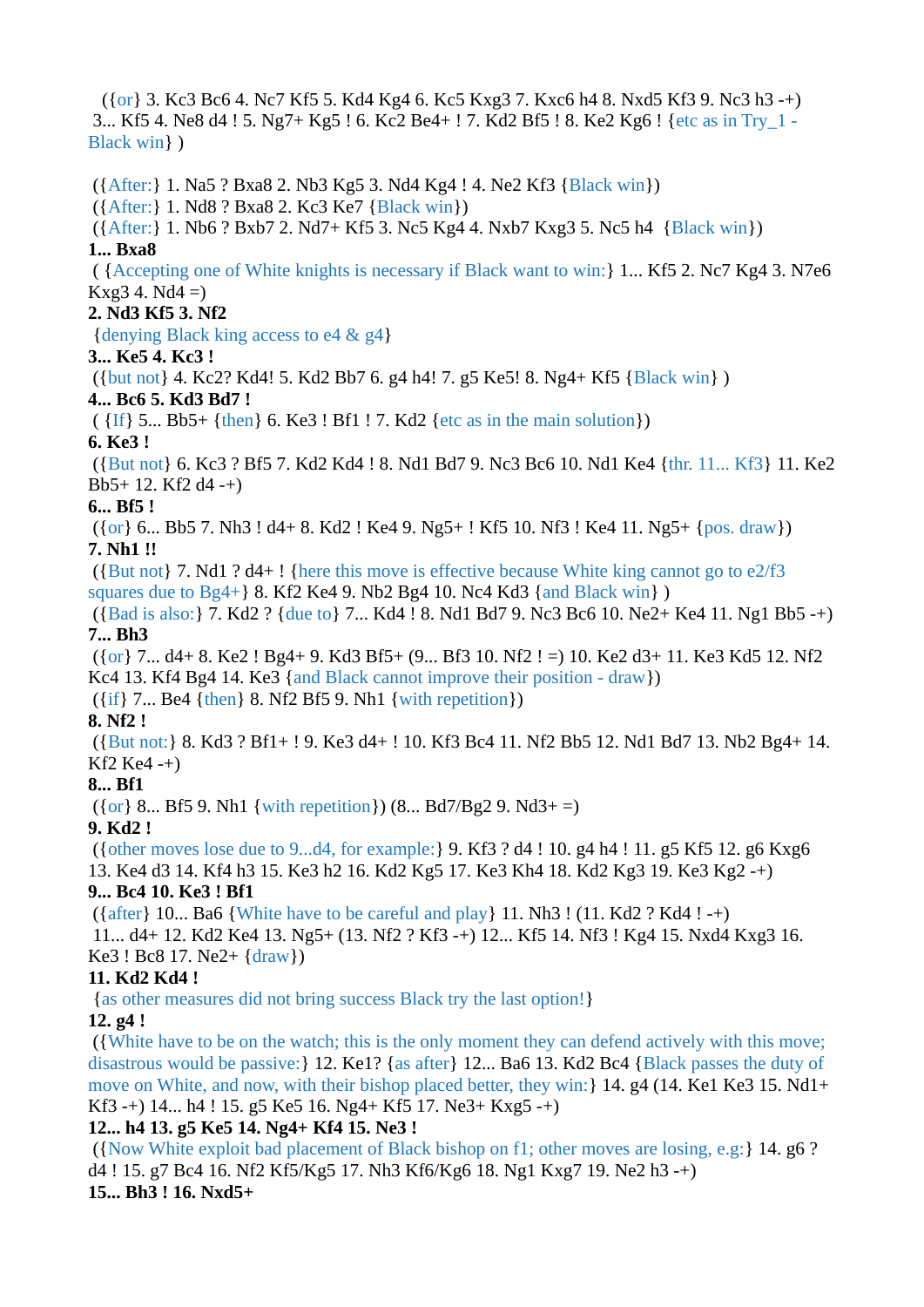( 16. g6? d4 ({or} 16...Be6 17.Ke2 h3! -+) 17. Nd5+ Kg5 18. Ne7 Kh6 19. Kd3 Bg4 {Black win}) **16... Kf3 !**

({after} 16... Kxg5 17. Ke2 Be6 18. Ne3 h3 19. Kf2 {the draw is obvious})

**17. Nc3 Bf1**

( $\{$  to counteract White move 18.Ne2; if $\}$  17... Bf5  $\{$  then $\}$  18. Ne2 =)

**18. g6 h3** 

 $({\text{If}} 18... \text{ Bc4 } {\text{then}} 19. \text{ Ne2 } 19... \text{ Bxe2 } (19... \text{ h3 } 20. \text{ Ng1+ } =) 20. \text{ Kc3 } !=)$ 

**19. Ne2 !!**

 {The heroic fight of White knight against Black bishop ends up in self-sacrifice with the aim of emptying c3 square for the king}

( {Wrong would be:} 19. Nd5 ? Bc4 ! 20. Ne3 h2 {etc Black win} )

( {Wrong would be:} 19. g7 ? Bc4 ! {etc Black win} )

**19... Bxe2 20. Kc3 ! h2 21. g7 h1=Q 22. g8=Q**

{**draw**}

1/2-1/2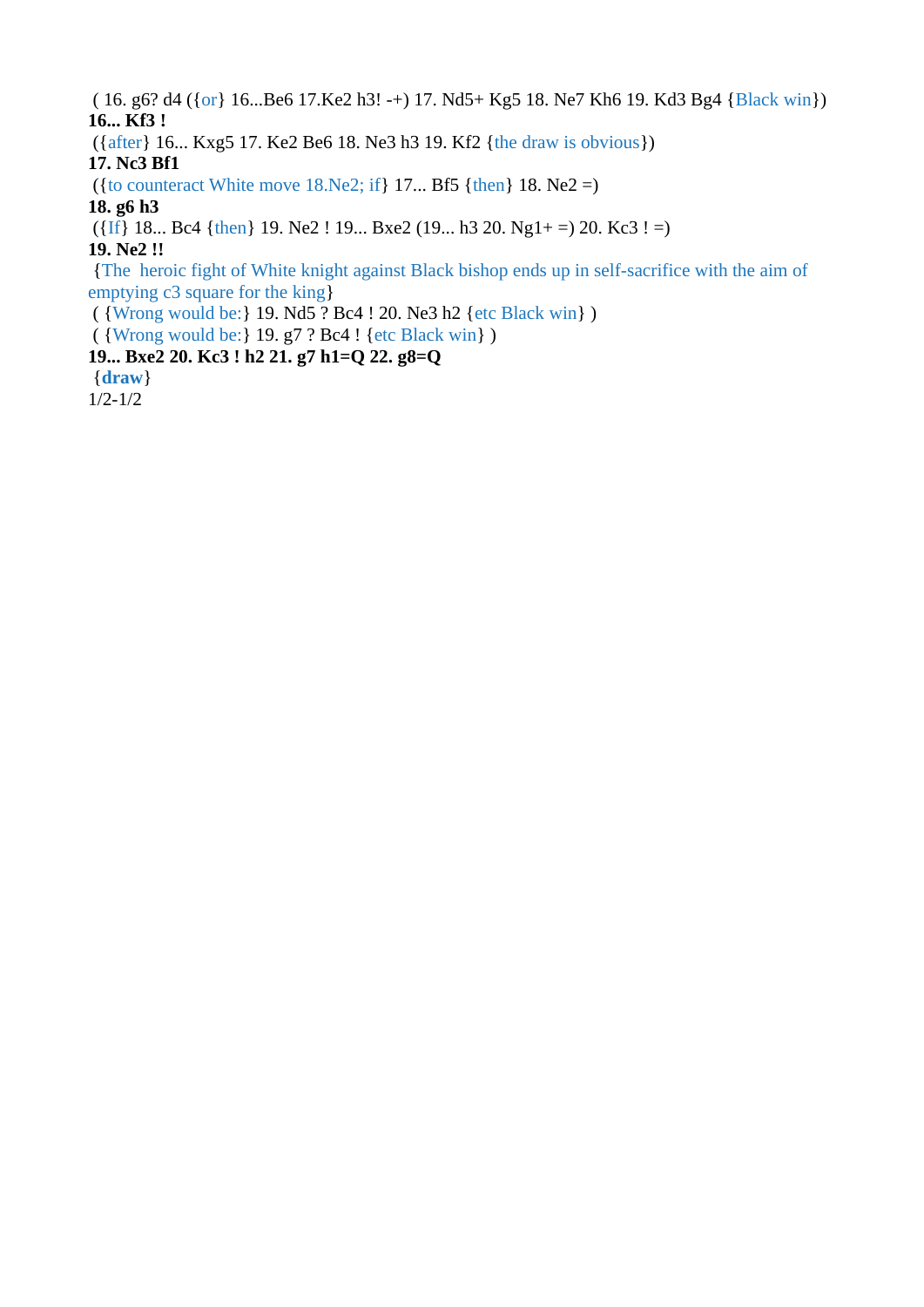Marek Halski (No. 2) Georgian Chess Fed. Ty - "In Memory of Generation" V.Kalandadze MT, 2021; Special Prize WIN



#### **WIN (5+4)**

#### **FEN "7k/2pK1P2/3R4/8/8/Pp6/P4r2/8 w - - 0 1"**

#### **1. f8=Q+!**

 ({**Thematic try:**} 1. Rd1? Rxf7+ 2. Ke6! (2. Kc6 bxa2/b2 =) 2... Rf3! (2... Kg7? 3. axb3 +-) 3. axb3 Re3+!! {A subtle move, forcing White to choose where to go: d5 or d7?}

({It would be wrong:} 3... Rxb3? {because} 4. Ra1!  $(4. a4? Ra3 =)$  {and now} 4... Kg7

 ({or} 4... c5 5. a4 c4 6. a5 c3 7. a6 c2 8. a7 Rb1 {**position A1 (wK on e6) - there is no Rb7+**} 9.  $a8=Q^+$  +-)

 ({or} 4... Rb5 5. a4 Ra5 6. Kd7 c5 7. Kc6 c4 8. Kb6 Ra8 9. a5 Rb8+ 10. Kc7 Ra8 11. a6 c3 12. a7 c2 13. Kb7 {White win})

 $({or} 4... Rb6+ 5. Kf7 Rh6 6. a4 c5 7. a5 c4 8. a6 Rh7+ 9. Kf8 Ra7 10. Rh1+ {White win})$ 

 5. a4! Rb6+ {**position B1 (wK on e6) - White king can move on d7!**} 6. Kd7!! c5 (6... Ra6 7. Kxc7 +-) 7. a5 Ra6 8. Kc7 c4 9. Kb7! {White win})

4. Kd7!

 ({or} 4. Kd5 Rxb3 5. Ra1 Kg7 6. Kc6 (6. a4 Rb6! {**position B2 (wK already on d5) - no choice!**} 7. a5 Ra6! =) 6... Rc3+ 7. Kb5 Rb3+ 8. Kc6 Rc3+ =)

 ({If} 4. Kf7 Rf3+! 5. Ke6 Re3+ {and draw by repetition or White have to make decision!}) 4... Rxb3 5. Ra1!

 $({\text{If}}\}$  5. a4  ${\text{then}}\}$  5... Ra3! 6. Rd4 c5! 7. Rc4 Kg7!! 8. Kc6 Kf6 =)

 5... c5!! {taking advantage that White king is on d7!} 6. a4 c4 7. a5 c3 8. a6 c2 9. a7 {**position A2 (wK on d7)**}

9... Rb7+! (9... Rb1? 10. a8=Q+ {win}) 10. Kd6 Rxa7! =)

**1... Rxf8 2. Rd2 b2!**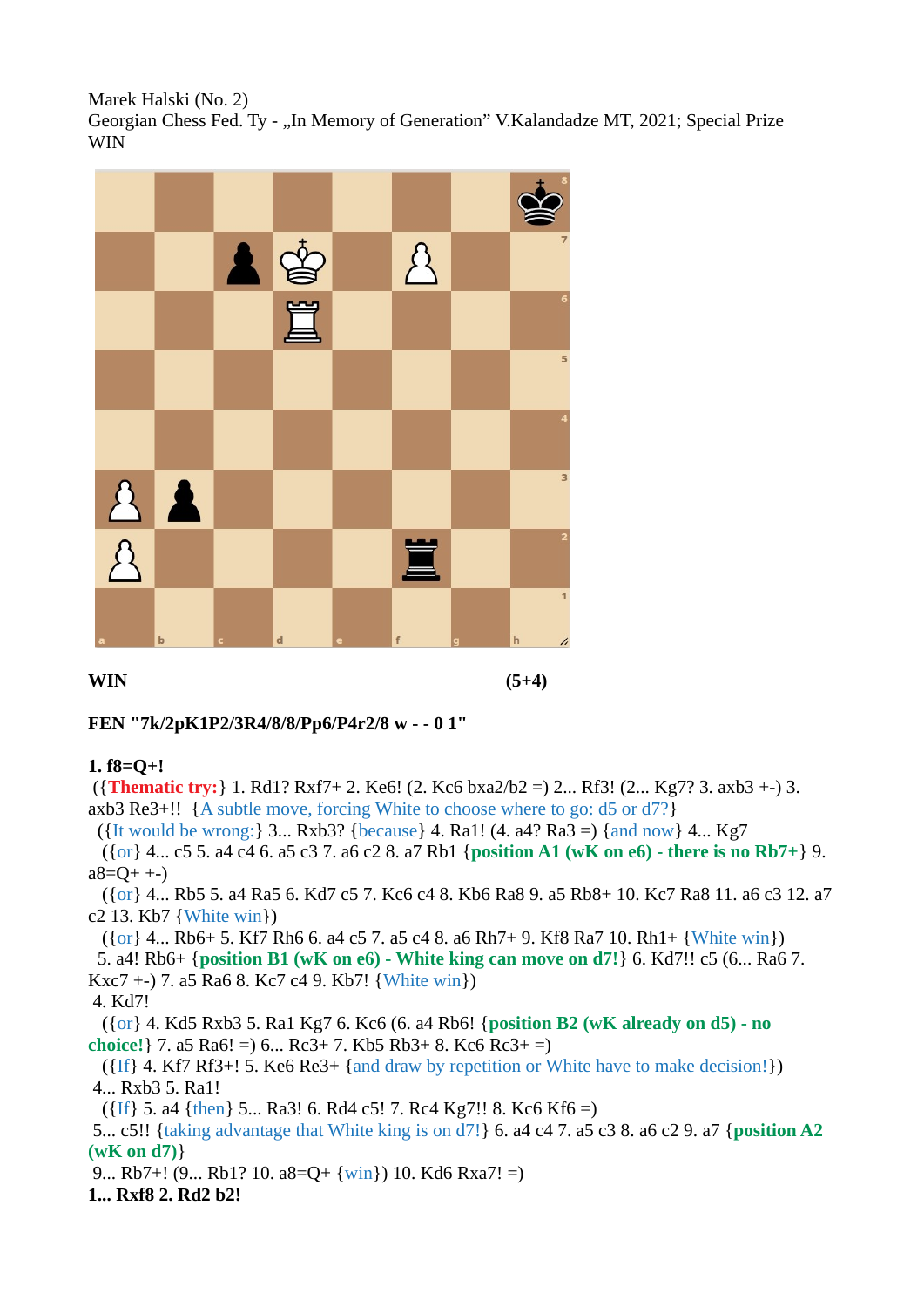({White have no problems after:} 2... Rf7+ 3. Ke6 ({or} 3. Kc6 Rf3 4. Kxc7 +-) b2 ({or} 3... Rf3 4. Rb2 bxa2 5. Rxa2 Kg7 6. a4 {White win})

 4. Kxf7 b1=Q 5. Rh2+ Qh7+ 6. Rxh7+ Kxh7 7. a4 (7. Ke6) c5 8. a5 c4 9. a6 c3 10. a7 c2 11. a8=Q c1=Q 12. Qg8+ Kh6 13. Qg6#)

#### **3. Rxb2 Ra8**

 $({\text{If}} 3... c5 {\text{then}} 4. a4! Rf4!$ 

({or} 2... Ra8 3. Rh2+! Kg7 4. Rh4! Kf6 5. Kc7!! Ke5 6. Kb7! Rd8! 7. a5! )

5. Kc6 Rxa4 6. Kb5 Ra8 7. Rg2!! Kh7! 8. a4!

 ({**Thematic try:**} 8. Kxc5? Kh6!! 9. Kb4 Rb8+! 10. Kc3 Rc8+ 11. Kb2 Rb8+ 12. Ka1 Ra8! 13. Rg1 {**Position C1 - Black have move**} 13... Kh5!! 14. Kb2 Rb8+! 15. Kc3 Rc8+ 16. Kb4 Rb8+! 17. Kc5 Rc8+ 18. Kd6 Rd8+! (18... Rc3? 19. Ra1 {win}) 19. Kc6! Rc8+ 20. Kb7! Rc3! 21. Kb6 Ra3! 22. Rg2! Ra8! 23. Kb5 Rb8+ 24. Kc6 Ra8! 25. Kb5 Rb8+ = {positional draw})

8... c4 (8... Rb8+ 9. Kc5 +-) 9. a5  $\{win\}$ )

#### **4. Rg2!**

 ({**Thematic try:**} 4. Kxc7? Kg7!! ({but not} 4... Rxa3? 5. Rg2! {White win}) 5. Rf2! (5. Rb3 Kf6 6. Kb7 Ra4 =)

 5... Rxa3! 6. Kb6 Ra8!! 7. Kb5 Rb8+! 8. Kc6 Ra8! 9. Kb7 Ra3 10. Kb6 Ra8! {positional draw} ) ({After:} 4. Rb3? Kg7 5. Kxc7 (5. Rf3 c5 =) 5... Kf6 6. Kb7 Ra4 7. Kb6 Ra8 =) **4... c5!**

 (4... Rxa3 5. Kxc7 Kh7 6. Kb6 Ra8 7. Kb5! Rb8+ 8. Kc4 Rc8+ 9. Kb3 Rb8+ 10. Kc2 Ra8! 11. Kb2!

 ({but not} 11. Kb1? Kh6!! 12. Rg1 Kh5! 13. Kb2 Rb8+ 14. Kc3 Rc8+ 15. Kb4 Rb8+ 16. Kc5 Rc8+ 17. Kb6 Rb8+ 18. Kc6! (18. Kc7 Ra8 19. Ra1 Ra3! 20. Kb6 Kg5 =) 18... Rc8+! 19. Kb7 Rc3!! 20. Ra1 (20. a4 Ra3 =) 20... Ra3! 21. Kb6 Kg5 22. Kb5 Kf5 23. Kb4 Ra8 24. a4 Ke6 {Black draw})

11... Rb8+ 12. Ka1! Ra8! 13. Rg1! {etc as in the main solution})

#### **5. Kc7!!**

 ({But not} 5. Kc6? c4! 6. Kb5 c3 7. Kb4 Rg8!! 8. Rc2 (8. Rxg8+ Kxg8 9. Kxc3 Kf7 =) Rb8+ 9. Kxc3 Kg7! 10. Rf2! Rf8! {again opening way for the king} 11. Rxf8 Kxf8 12. Kc4 Ke7 13. Kc5 Kd7 14. Kb6 Kc8! 15. Ka7 {otherwise 15...Kb8} 15... Kc7 {draw})

#### {**>>>and now VAR-1:**}

#### **5... Rxa3**

## ({**>>>or VAR-2:**} **5... c4! 6. Rg3!**

 ({**Thematic try:**} 6. Kb7? Rxa3! 7. Kb6 c3 8. Kb5 Kh7 9. Kb4 Ra8! 10. Kxc3 Kh6!! 11. Kb2 Rb8+! 12. Ka1 Ra8! 13. Rg1 {**Position C1 - Black have move**} 13... Kh5! 14. Kb2 Rb8+ 15. Kc3 Rc8+ 16. Kb4 Rb8+ 17. Kc5 Rc8+ 18. Kd6 Rd8+ 19. Kc6! Rc8+! 20. Kb7 Rc3! 21. Rg2

 ({or} 21. Rg8 Rc4 22. Kb6 (22. Ra8 Kg6 23. a4 Rf4 24. a5 Rf7+ =) 22... Ra4! 23. Rg2 Ra8! 24. Kb5 Rb8+ {etc with the same positional draw} )

 21... Ra3! 22. Kb6 Ra8!! 23. Kb5 Rb8+! 24. Kc6 Ra8! 25. Kb5 (25. Kb6 Kh4! =)(25. Kb7 Ra3 26. Kb6 Ra8 =  $(25... Rb8 + 5)$  (pos. draw)

#### **6... Rg8!**

{forcing White rook to release Black king from h-file!}

 ({or} 6... Kh7 7. Kb7 Ra4 8. Kb6 Ra8 9. Kb5 Rc8 10. Kb4 Kh6 11. a4 {etc with easy win} ) **7. Rc3!**

 ({extra check would be fatal:} 7. Rh3+ Kg7! 8. Rc3 Ra8 9. Kb7 Ra4 10. Rf3 c3 11. Rxc3 Kf6 =) **7... Ra8! 8. Kb7!**

(8. Rg3 Rg8 {leads to repetition}) (8. Kb6? Kg7! 9. Kb5 Kf6 =)

 **8... Ra5! 9. Kb6 Ra8 10. Kb5!**

({but not} 10. Kc5? Kg7! 11. Kxc4 Rc8+ 12. Kb4 Rxc3 =)

**10... Kg7**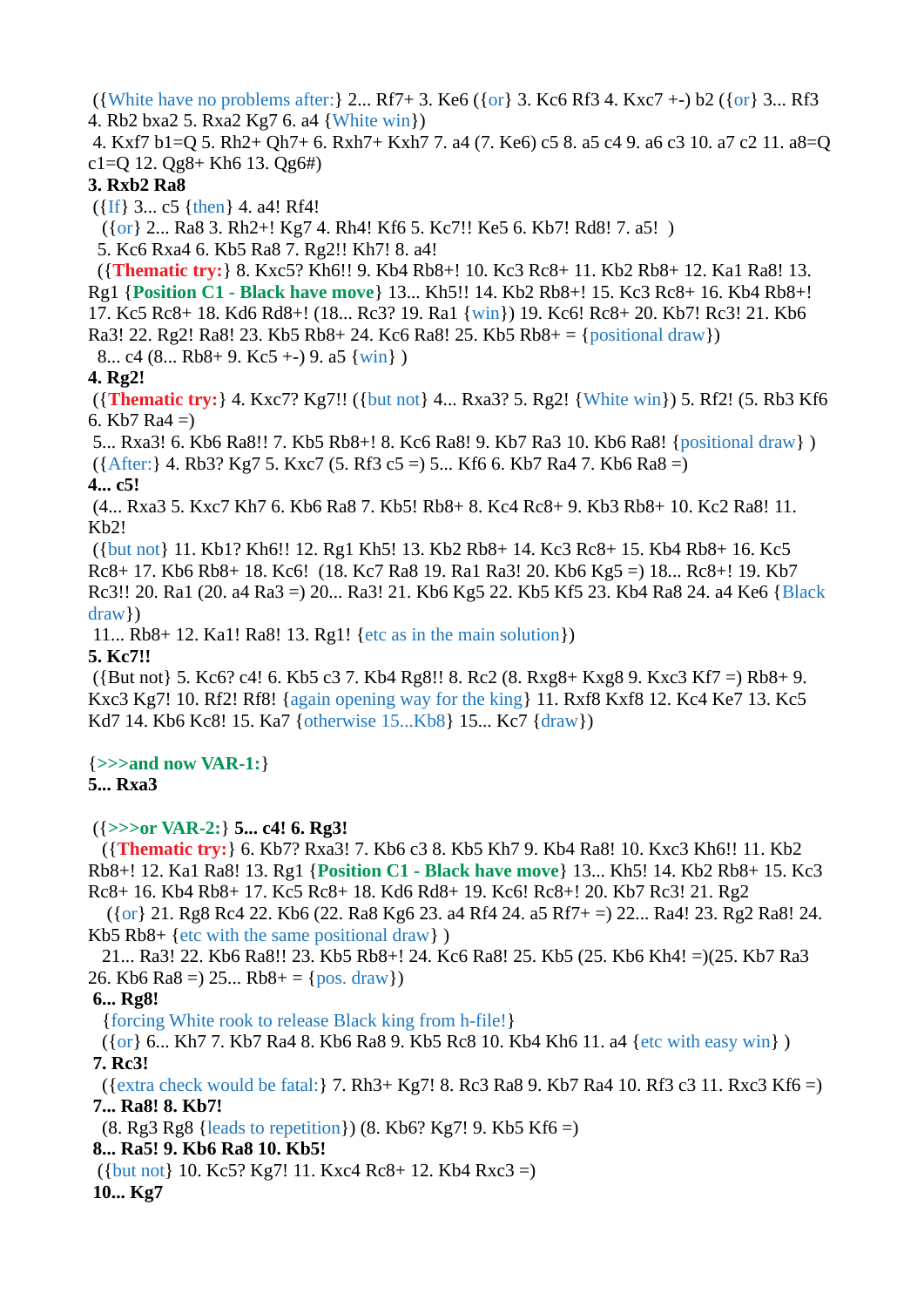(10... Rb8+ 11. Kxc4 Kg7 (11... Rc8+ 12. Kb4 +-) 12. Rf3! Rc8+ 13. Kb5 {etc White win}) **11. a4! Rb8+! 12. Kc6 Kf6 13. a5!**  $(13. \, \text{Rxc4?} \, \text{Rc8+ =})$ **13... Ke5 14. a6!** (14. Kc7? Rb4 15. a6 Kd4 =) **14... Kd4 15. Rc1!** ({but not:} 15. a7? Ra8! 16. Ra3 c3! 17. Ra4+ Kd3! =) **15... c3 16. a7 Rf8 17. Kb7! Rf7+ 18. Ka6! Rf8!** (18... Rf6+ 19. Kb5! Rf8 20. a4! {White win}) **19. Rf1!!** ({**Try:**} 19. Rd1+? Ke3! 20. Rd7 c2 21. Rc7 Kd2 22. Kb7 Rf7!! 23. Rxf7 c1=Q 24. Rd7+ (24.  $a8=Q Qh1+! = 24...$  Ke1! 25. Re7+ (25.  $a8=Q Qb2+! = 25...$ Kd2! {positional draw})  **19… c2 20. Rxf8 c1=Q 21. Rd8+ Ke5 22. a8=Q** {**and White win / end of VAR-2**} ) **6. Kb6 c4 7. Kb5 c3 8. Kb4 Ra8 9. Kxc3** ({It would be wrong:} 9. a4? Rc8! 10. Rc2 (10. a5 c2 =) 10... Kg7! 11. Rxc3 (11. a5 Kf6 {etc draw}) 11... Rb8+! 12. Ka3 Kf7! 13. Re3 Ra8 14. Kb4 Re8! =) **9... Kh7!** {causing White more troubles than Rc8+} **10. Kb2!**  $(10. Kb3 Rb8+ 11. Kc2 Rc8+ {etc.}$  unnecessarily delay}) **10... Rb8+ 11. Ka1! Ra8 12. Rg1!** ({waste of time is:} 12. Rg3 Rd8! 13. Rg2 Ra8 {etc}) **12... Kh6** {**Position C2 - White have move**} ({easier win is after:} 12... Rd8 13. Kb2 {etc win}) **13. Kb2!** {Now, White king begins his return trip!} **13... Rb8+**  $({\{If\}} 13...$  Kh5  ${\{then\}} 14.$  a3! Kh4 15. Kb3 Rb8+ 16. Kc4  ${\{etc - win\}}$ **14. Kc3 Rc8+** ({If} 14... Ra8 {then} 15. Kb3! ({but not} 15. Ra1? Kg6 {draw}) 15... Rb8+ 16. Kc4 Rc8+ (16. Ra8 Ra1! +-) 17. Kb5 Rb8+ 18. Kc6 {etc as in the main solution}) **15. Kb4 Rb8+ 16. Kc5 Rc8+ 17. Kb6 Rb8+** ({If} 17... Kh5 {then} 18. a4 {etc, White win.} ) **18. Kc6!** ({**Thematic try:**} 18. Ka7? Rb4!! 19. Rg2 (19. Ra1 Kg6 =) 19... Ra4+! 20. Kb6 Ra8!! 21. Kb5! (19. Kb7 Ra3 =) 19... Rb8+! 20. Kc6 Ra8! 21. Kb6 (21. Kb5 Rb8+ =) 21... Kh5!! ({but not} 21... Ra3 22. Kb5! {White win}) 22. Kb5 Rb8+ 23. Ka5 Ra8+ 24. Kb5 (24. Kb6 Kh4 =) 24... Rb8+ 25. Kc6 Ra8 {positional draw}) ({after:} 18. Kc7? Ra8! 19. Ra1 Ra3! 20. Kb6 Kg6 =) **18... Ra8** ({or} 18... Rc8+ 19. Kb7! ({But not:} 19. Kd7? Ra8! 20. Ra1 Ra3!! 21. Kc6 Kg6 22. Kb5 Kf6 23. Kb4 Ra8 24. a4 Ke6 =) 19... Rc3! 20. a4!! Ra3 21. Rg4! Kh5 22. Rb4 {White win} ) **19. Ra1!** ({**Try:**} 19. Rg2? Ra5! 20. Kb6 Ra8!! 21. Kb5 Rb8+ {again with positional draw} ) **19... Ra3! 20. Kb5 Kg5 21. Kb4 Rf3 22. a4! Rf4+ 23. Kb5 Rf5+ 24. Kc6 Rf6+ 25. Kd7 Rf7+ 26. Kd8!!** {**Last subtlety and White win**} ({but not} 26. Ke8? Rh7! 27. a5 Kf5 28. a6 Ke6! =) **1-0**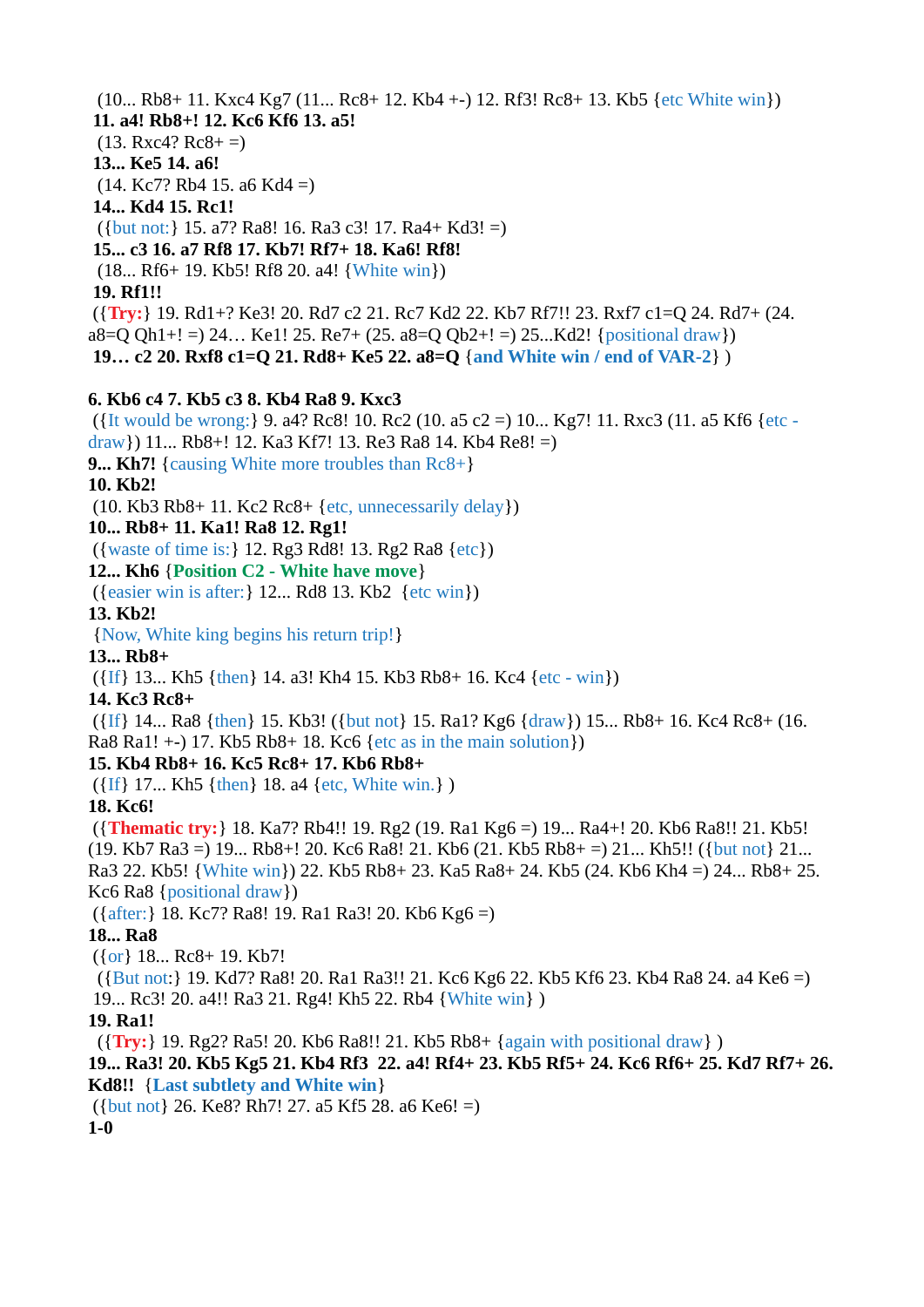#### Marek Halski (No. 3) POLASEK and VLASAK 64 JT, 2021; 7-th Hon.Mention DRAW



## **FEN "8/5Bn1/1p6/p1n5/7P/K1P5/8/1k6 w - - 0 1"**

#### **1. h5**

( {It would be wrong:} 1. Bg6+ Kc1 2. h5 Nge6 3. h6 Nf8 4. Bf7

 ({or} 4. Bf5 b5 5. Ka2 Kd2 6. Kb2 Nd3+ 7. Kb3 a4+ 8. Ka2 Kxc3 9. Bd7 b4 10. Bxa4 Ne5! 11. Bd1 Nf7 {Black win} ) 4... Kd2 5. c4 Kc3 6. Bg8 Nd3 7. Ka4 Nb2+ 8. Kb5 a4 9. Kxb6 Nxc4+ 10. Kb5 Nb2! 11. h7 Ng6! 12. Bf7 Nh8 13. Ba2 a3! 14. Kc5 Nd3+! 15. Kd6 Kb2 16. Bd5 Nc1 17. Ke7 Nb3 18. Kf6 a2 {Black win} )

## **1... Nge6!**

 ( {White have slightly easier task after immediate:} 1... Nxh5 2. Bxh5 Kc2 3. c4 Kc3 4. Bf7 Nd3 5. Ka4 Kb2 6. Kb5 Nc5 7. Kxb6 a4 8. Kxc5 a3 9. Kb6 a2 10. c5 a1=Q 11. c6 Qg1+ 12. Kb7 Qg2 13. Kb6 {see comment to 16-th move in main solution} 13... Qf2+ 14. Kb7 Qf3! (14… Qxf7+ 15. c7 =) 15. Bc4 ({or} 15. Bh5 Qe4 16. Be2! =) 15... Kc3 16. Be2! Qe4 17. Kb6 Qe6 18. Kb7 Qd5 19. Kb6 Qd6 20. Kb7 Qb4+ 21. Ka7 Qa5+ 22. Kb7 Qd5 23. Kb6 {with positional draw})

#### **2. h6**

( {It would be wrong:} 2. Bg6+? Kc1 3. h6

( {or} 3. c4 Kd2 4. h6 Nf8 5. Bf7 Kd3 6. Bd5 Kd4 {etc as below - Black win} )

3... Nf8! 4. Bf7 Kc2 5. c4 Kc3 6. Bd5 Kd4 7. Bg8 Ncd7! 8. Be6

 ( {or} 8. Ka4 Nf6 9. Bf7 (9. h7 N8xh7) 9... Kc5 10. Kb3 Ng4 11. Kc3 Nxh6 {then Black knights capture c4 pawn and win} )

8... Ne5 9. Bg8 Nxc4+ 10. Ka4 Kc5 11. h7 Nxh7 12. Bxh7 b5+ {Black win} )

## **2... Nf8!**

 $({\{If\}} 2... NC 7 3. Bg6+ Ka1 4. Bd3 Nxd3 5. h7 NC5! 6. c4 $1 (6. h8=Q $2 Nb5#) {draw} )$ 

( {If} 3... Ng5 3. Bg6+ Kc1 4. h7 Nxh7 5. Bxh7 {etc as in main solution} )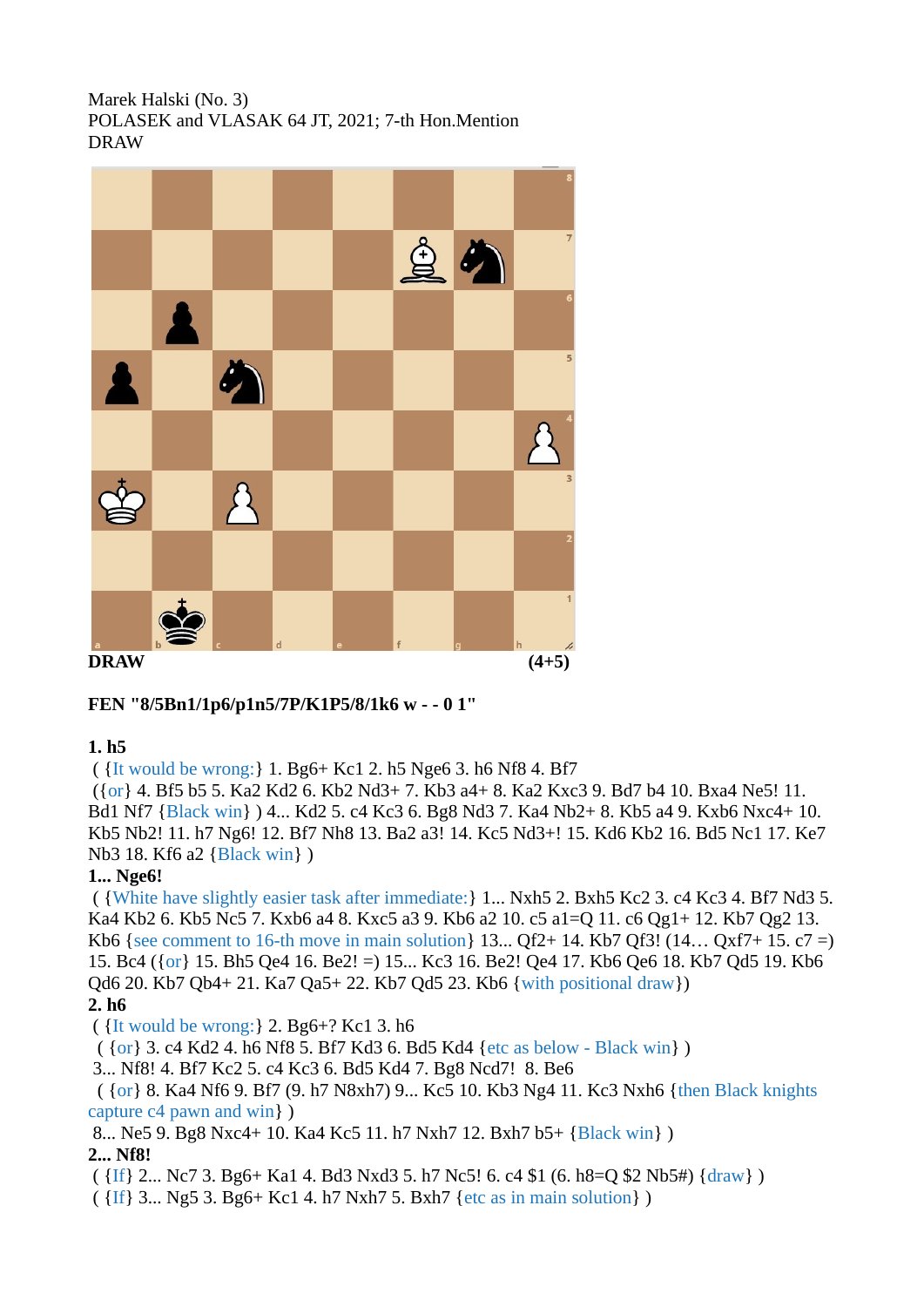**3. h7** ( 3. c4? Kc2 4. h7 ( {or} 4. Bg8 Kc3 5. Bf7 Nd3 6. Ka4 Nb2+ 7. Kb5 a4 8. Kxb6 Nxc4+ -+) 4... Nxh7 5. Bg6+ Kc3 6. Bxh7 Kxc4 {Black win} ) **3... Nxh7 4. Bg6+ Kc1 5. Bxh7 Kd2 6. c4!** ( {but not:} 6. Kb2? Nd3+ 7. Kb3 b5 8. Bf5 a4+ 9. Ka3 Kxc3 {Black win} ) **6... Kc3 7. Bg8 Nd3 8. Ka4** ( 8. Bf7? Nb2! 9. Be6 Nxc4 10. Ka4 Nb2+! 11. Kb5 a4 12. Ba2 a3! 13. Bf7 (13. Kxb6 Kb4! -+ ) 13... Nd3! 14. Bc4 Nc1 15. Bf7 Nb3 16. Ka4 a2 {Black win} ) **8... Kb2** {Black try sly manoeuvre with the sacrifice of a knight!} ( {If} 8... Nc5+ {then} 9. Ka3! Nd3 10. Ka4! {positional draw} ) **9. Kb5 Nc5 10. Kxb6 a4 11. Kxc5 a3** {and Black promotes because White king blocks its pawn which closes bishop a2-g8 diagonal} **12. Kb6!** ( {But not} 12. Kd6? a2 13. c5 a1Q 14. c6 Qa3+! 15. Kd7 Qd3+! 16. Kc8 Qf5+ 17. Kb7 Qb5+ 18. Kc7 Kc3! {Black win} ) **12... a2 13. c5 a1=Q 14. c6 Qg1+** ( {If} 14... Qa8 {then} 15. c7 Qxg8 16. Kb7 {theoretical draw} ) **15. Kb7 Qg2!** ( {If} 15... Qxg8 16. c7 {theoretical draw} ) **16. Bc4!** ( {Now, due to Black's 1-st move, White bishop is on g8 instead of f7 square, and simple 16.Kb6 defense is not possible:} 16. Kb6? Qxg8 {Black win}) ({Bad is also:} 16. Be6? Kc3 17. Kb6 Qb2+ 18. Ka7 Qa3+ 19. Kb6 Qb4+ 20. Ka7 Qc5+ 21. Kb7 Qb5+ 22. Kc7 Kd4 -+) **16... Kc3!** {It seems that Black's plan worked!?, but ...} **17. Bf1!!** ( {... White also have a trick up from their sleeve - unexpected bishop sacrifice; all other moves lose, for example: } 17. Ba6 Kb4! {Black win} ) **17... Qb2+**  $({$  {after:} 17... Qe4 18. Kb6! Qb4+ 19. Bb5 =) **18. Ka7!**  $(18. Kc8? Kd4 - 1)(18. Ka8? Qb6 - 1)$ **18... Qf2+ 19. Kb7 Qb2+ 20. Ka7 Qh2 21. Kb7 Qh1 22. Kb6!** (22. Ba6? Kb4 -+) (22. Bb5? Kb4 -+) **22... Qh6 23. Kb7!** (23. Ba6? Kb4 -+) (23. Bb5? Kb4 -+) **23... Qh1 24. Kb6 Qg1+ 25. Kb7** {positional draw} 1/2-1/2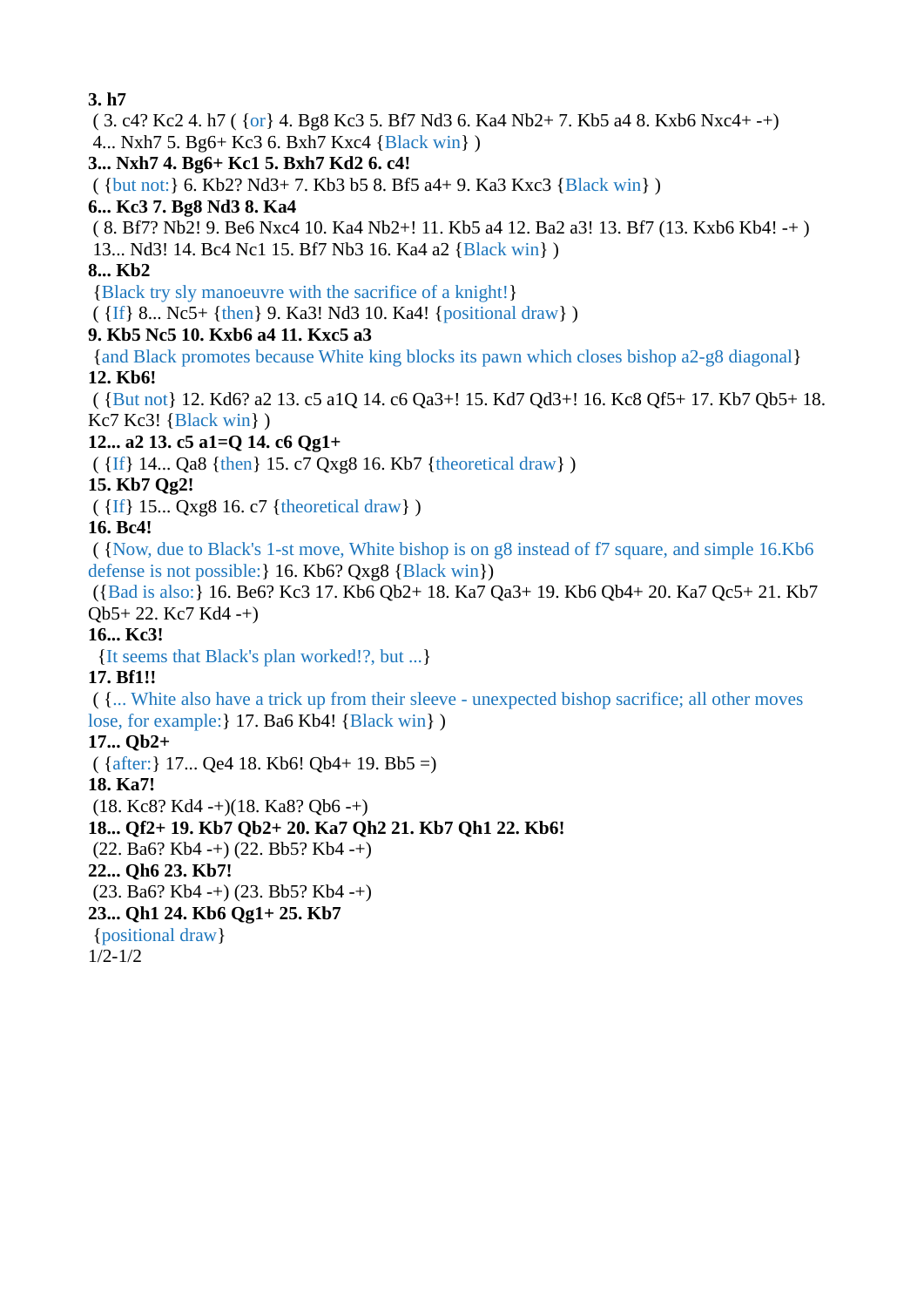Marek Halski (No. 4) Magazine <<64>> informal tourney 2021/12 DRAW



## **FEN "1B6/4r1b1/8/3R4/1p1p4/5P2/3K1k2/8 w - - 0 1"**

{Despite only 1 pawn deficit, White's situation is difficult because Black b-pawn is dangerous.} **1. f4 !**

{This move not only closes c1-h6 diagonal for Black bishop, but also prepares next move!}

 (1. Rb5? Re2+! 2. Kd3 (2. Kd1 d3! -+) 2... Re3+ 3. Kc4 (3. Kd2 Rxf3 4. Rxb4 Bh6+! 5. Kc2 Rc3+ 6. Kb2 Bc1+! 7. Kb1 d3 -+) 3... Ke2 4. Rg5 Rc3+ 5. Kxb4 Bf8+ 6. Kb5 (6. Ka4 Ra3+ {etc}) 6... Rb3+ 7. Kc4 (7. Kc6 Rxb8 -+) 7... Rb4+ 8. Kd5 Rb5+ 9. Kxd4 Rxg5 -+)

**1... b3**

 $(1...$  Re2+ 2. Kd3 Re3+ 3. Kd2! b3 4. Be5 Bxe5 5. fxe5 Re1 6. Rb5 =)

**2. Be5!**

{White have to immediately close e-vertical!}

**2... Bxe5**

 (2... b2 3. Kc2 Rb7 4. Kb1 Ke3 (4... Bxe5 5. fxe5 Ke3 6. e6 d3 7. Rd7 =) 5. Bxg7 Rxg7 6. Kxb2 d3 7. f5 Rg2+ 8. Kb3 Rg1 9. f6 Rf1 10. Kc3 Rc1+ 11. Kb2 d2 12. f7! =)

**3. fxe5**

(3. Rxe5? Rxe5 4. fxe5 b2! 5. Kc2 d3+! 6. Kxb2 d2! -+)

**3... Rb7**

{But now Black rook takes control of b-vertical.}

 ({Interesting is also:} 3... b2 4. Kc2 Ke3 (4... Rb7 5. Kb1 Ke3 6. e6 d3 7. Rd7 =) 5. Kxb2 d3 6. Kc3 Rc7+ 7. Kb4! d2 8. e6 Re7 9. Kc3 Rc7+ 10. Kb4 Ke2 11. Re5+ Kf3 12. Rd5 Ke2 13. Re5+ Kf3 (13... Kd3 14. e7 =) 14. Rd5 Ke3 15. Kb5! Re7 16. Rd6 Ke2 17. Kc6! Ke1 18. Rxd2! =) **4. Kc1 Ke3 5. e6 d3 6. Re5+ Kd4 7. e7**